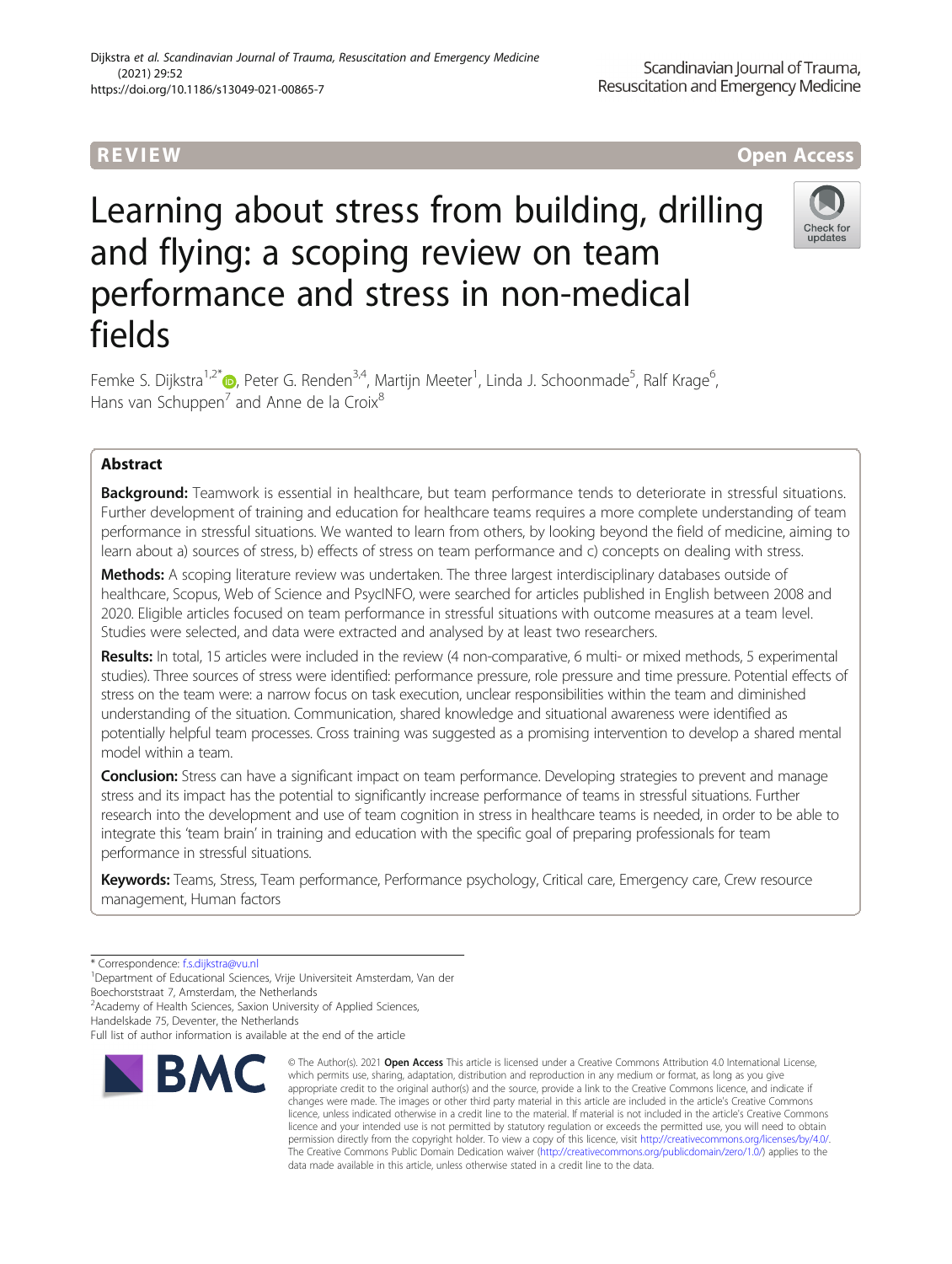## Introduction

Healthcare professionals, especially in emergency and critical care, regularly find themselves in situations in which they have to treat patients, with colleagues from different disciplines, under different types of pressure [[1\]](#page-9-0), for example during cardiopulmonary resuscitation (CPR) or trauma resuscitation. Although work routines for situations such as CPR are highly standardized [\[2](#page-9-0)], teams have to be able to react to unexpected events. It is precisely during those unexpected events that the quality of non-technical skills (e.g. leadership, communication, teamwork) plays a decisive role for patient safety [\[3](#page-9-0)]. For instance, Krage et al. [\[4](#page-9-0)] showed that during CPR with external distractors (e.g. noise or presence of family members), the quality of non-technical skills decreased, due to the influence of stress during these situations. Hence, they argued that medical teams should adopt interventions that improve the quality of non-technical skills in stressful situations [\[4](#page-9-0)]. A significant factor in these situations is stress: stress can be described as an imbalance between situational demands and personal resources, and can be either beneficial or destructive to performance [[5,](#page-9-0) [6\]](#page-9-0). Thus far, many studies have shown that performance often deteriorates under stress or high pressure [[7](#page-9-0)–[10\]](#page-9-0). Since stress is unavoidable in healthcare, even when preventative measures are taken, patient care might benefit from team performance improvement strategies.

Research on teams within healthcare has looked into the relevant competences for teamwork in order to improve patient safety [\[11,](#page-9-0) [12](#page-9-0)]. Most of this research concentrates on the acute care setting and demonstrates there is room for improvement concerning team performance in stressful situations. Ranging from the potential role of psychological skills in order to reduce the effect of stress, to the impact of certain training methodologies on stress levels within teams, multiple studies show a specific interest in stress [[4,](#page-9-0) [13](#page-9-0)–[16\]](#page-9-0). However, the essentials for team performance in stressful situations remain somewhat unclear and require further investigation.

This might also apply for the different training methodologies that have increasingly been used in certain fields within healthcare, for example crew resource management (CRM) and simulation training [\[17](#page-9-0)]. An important similarity in these training methodologies is the focus on non-technical skills, such as communication, shared understanding and situational awareness [\[18](#page-9-0)]. Different reviews show a tremendous amount of knowledge on these specific training methodologies [\[17,](#page-9-0) [19](#page-9-0), [20\]](#page-9-0). Yet, specific requirements for team performance in stressful situations appear to be uncharted territory.

We believe that inspiration from fields outside of medicine can help with further development of training and education for health care teams, by increasing understanding of team performance in stressful situations. In a broader context, this has already led to improved quality and safety of healthcare [\[21](#page-9-0), [22](#page-9-0)]. However, in order to create a more profound understanding of stress, the potential effects of stress and specifically the relationship with team performance, it could be worthwhile to explore the scope of knowledge and good examples outside the field of healthcare once again. We hope to unlock insights on team performance and stressful situations.

In this review we take a careful and systematic look beyond healthcare to learn about teams, stress and performance. We aim to provide a comprehensive overview of a) sources of stress (what is the cause?), b) effects of stress on teams (what happens?) and c) concepts on dealing with stress (what helps?). This may confirm already existing ideas or could suggest new insights into how to study, teach and train teams in healthcare and ultimately improve patient safety.

## **Methods**

We used a scoping review methodology [\[23\]](#page-9-0) for a broad analysis of the concept of stress among teams in disciplines outside of healthcare. The scoping review methodology systematically surveys an area of research within all types of studies, with the focus on identification and/ or clarification of important factors related to a certain concept [\[24\]](#page-9-0). The five steps described by Arksey and O'Malley for conducting a scoping review [[25](#page-9-0), [26](#page-9-0)] were used in combination with the Preferred Reporting Items for Systematic Reviews and Meta-analyses (PRISMA) and the PRISMA-ScR (scoping review) statement [\[27](#page-9-0), [28](#page-9-0)].

Scoping reviews are not eligible for registration in the Prospero-database [[29\]](#page-9-0).

## Literature search and study design

In order to cover the broadest range of interdisciplinary literature, best fitting to our research question, we searched the following bibliographic databases Scopus, Web of Science Core Collection and PsycINFO (via Ebsco), selecting articles published in English between January 1st 2008 and October 27th 2020, in collaboration with a medical librarian (LS). Sources of evidence that were considered for inclusion were articles, articles in press, and reviews.

Since our pilot search with the terms 'stress', 'team' and 'performance' already returned many results, we chose to restrict ourselves to a date limit of 10 years (2008–2018, update search in 2020). Search terms included controlled terms (Thesaurus terms in PsycINFO), as well as free text terms. The following terms were used (including synonyms and closely related words) as index terms or free-text words: 'team', 'stress', 'coping' and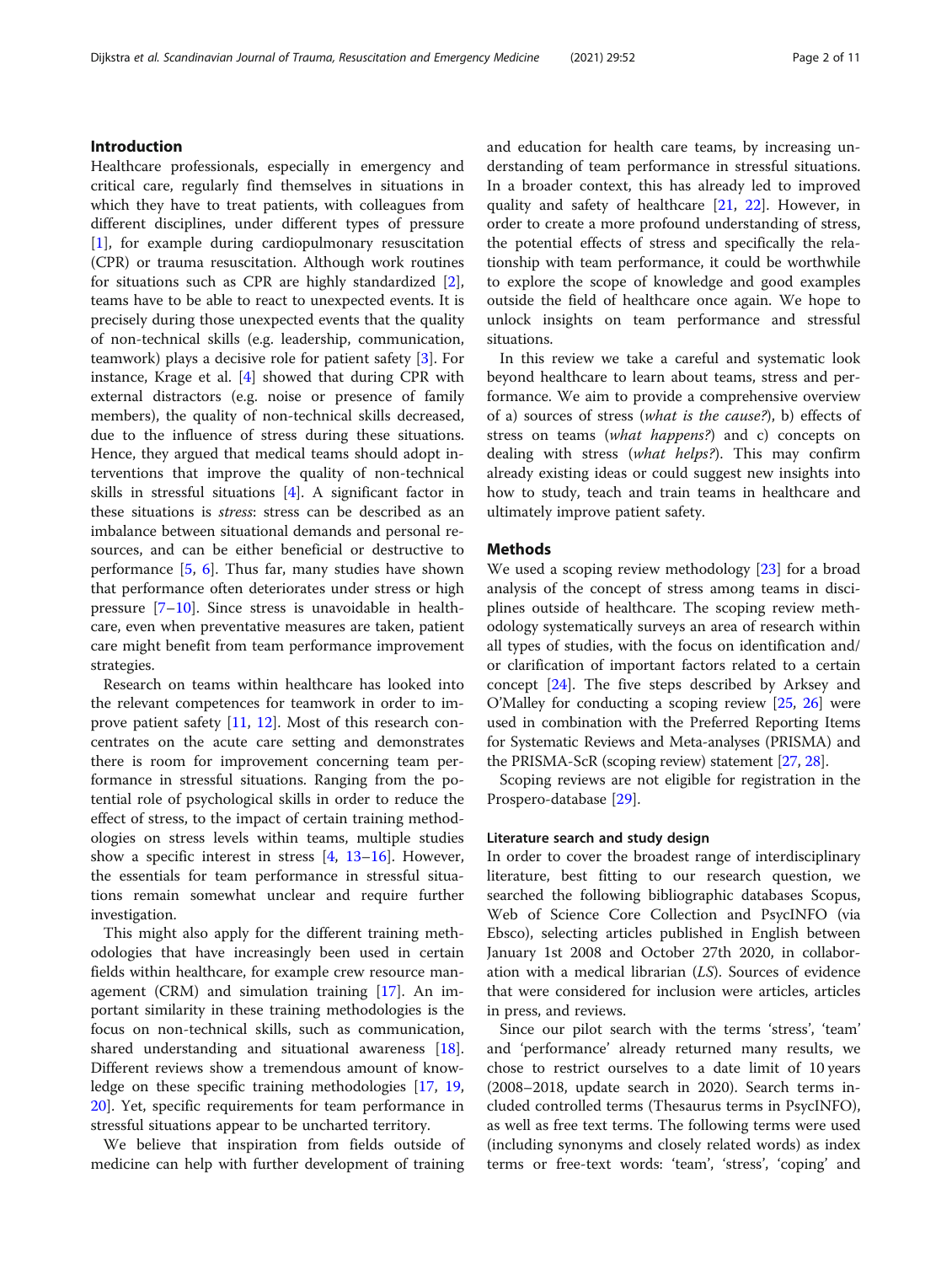'performance'. The full search strategies for all databases can be found in Supplementary File [1.](#page-8-0)

## Study selection

A first selection of retrieved articles was done based on title alone (by PR and FD), in order to exclude studies relating to non-humans, or stress-related physical or psychological disorders, for example. Abstracts were independently reviewed (by AC and FD) using Covidence, possible discrepancies were discussed and consensus was reached.

For inclusion in the last step, review of full-text, the article needed to:

- Focus on teams working together in realistic stressful or high-pressure situations;
- Focus on the effects of stress on team performance, or focus on the appraisal of and coping with stress;
- Include the outcome measure: experienced stress or pressure by the team

A complete overview of the inclusion / exclusion criteria throughout the steps mentioned above can be found in Supplementary File [2](#page-8-0). Every step in the screening process was done by at least two members of the interprofessional research team and discussed within the full team.

## Data-extraction & analysis

The data extraction form was designed on the basis of the research questions. After a pilot session some adaptations were made, which resulted in the final data extraction form that can be found in Supplementary File [3](#page-8-0).

Analysis started with the facts from the data charting form. Frequent recurring themes such as shared mental model were highlighted and discussed within the team. In order to create more focus the in-depth analysis addressed potential leads for educational interventions.

The qualitative content analysis was an iterative process, in which the team often discussed topics found in the data. A final synthesis of the data was done by two researchers (by AC and FD), resulting in the three main themes as seen in the results: conceptualizing stressors (what is the cause?), effect of stress on team performance (what happens?), and helpful team processes in stressful situations (what helps?) [[28,](#page-9-0) [30](#page-9-0)].

We performed a critical appraisal of the studies based on a general checklist by Hawker et al. [\[31](#page-9-0)]

## Results

The full search (see Fig. [1\)](#page-3-0) yielded 9095 studies (including duplicates), with topics ranging from papers about stress in pineapple trees to the potential threat of nuclear weapons. After excluding irrelevant studies

following the screening process described in the Methods section, 15 articles were identified to be included in the final analysis.

Table [1](#page-4-0) shows descriptive characteristics of the studies included (partially based on NICE-algorithm for classifying quantitative study designs [\[32](#page-9-0)] and Hawker et al. [[31\]](#page-9-0)); Table [2](#page-5-0) shows the specifics on stress, teams, performance and training.

## Conceptualizing stressors – what is the cause?

In the fifteen papers, a myriad of terms was used for stress, often inconsistently, among which mental stress [[35\]](#page-9-0), tension [\[38](#page-10-0)], and crisis [[37](#page-10-0), [39,](#page-10-0) [42,](#page-10-0) [44,](#page-10-0) [47\]](#page-10-0). These terms all referred to situations or feelings in which demands exceeded the resources of the individual or the team. The sources of stress found in the data could be categorized as at least three non-mutually exclusive types: 1) performance pressure; 2) role pressure; and 3) time pressure.

## Performance pressure

Teams can feel a shared responsibility for results, accompanied by close examination and evaluation by supervisors and clients, and associated consequences (such as a financial bonus) of the end-result of a project [[33](#page-9-0), [41,](#page-10-0) [43,](#page-10-0) [46](#page-10-0)]. This type of pressure can be perceived as an external force imposed on the team.

## Role pressure

A team of students with no awareness of their team members' expertise was at risk of experiencing role pressure [[38\]](#page-10-0). Role pressure could be described as doubt in team members about their own role and/or the role of others, due to ambiguity, conflict or overload in task requirements [[34,](#page-9-0) [36,](#page-9-0) [38,](#page-10-0) [40](#page-10-0)].

## Time pressure

This type of pressure was presented as an external demand for the team to accomplish tasks within a fixed time period [\[35](#page-9-0)–[37](#page-10-0), [39,](#page-10-0) [42](#page-10-0)–[44,](#page-10-0) [47](#page-10-0)]. Although time is an objective measure, team members can perceive time pressure differently. This subjectivity relates to why time pressure was experienced as a challenge stressor as well [[40\]](#page-10-0).

Terms like 'uncertainty', 'challenge' and 'threat' were described as the resulting feeling within teams when they experienced one of the stressors mentioned before. Uncertainty related to roles [[34,](#page-9-0) [38](#page-10-0), [40](#page-10-0), [44\]](#page-10-0) or the situation [\[37](#page-10-0), [39](#page-10-0), [44,](#page-10-0) [47\]](#page-10-0). Threat was the perception that some element in the environment might cause harm to the individual [[38,](#page-10-0) [40](#page-10-0)]. When perceiving a situation as a challenge, individuals and teams felt more motivated to fulfil the job [\[40\]](#page-10-0).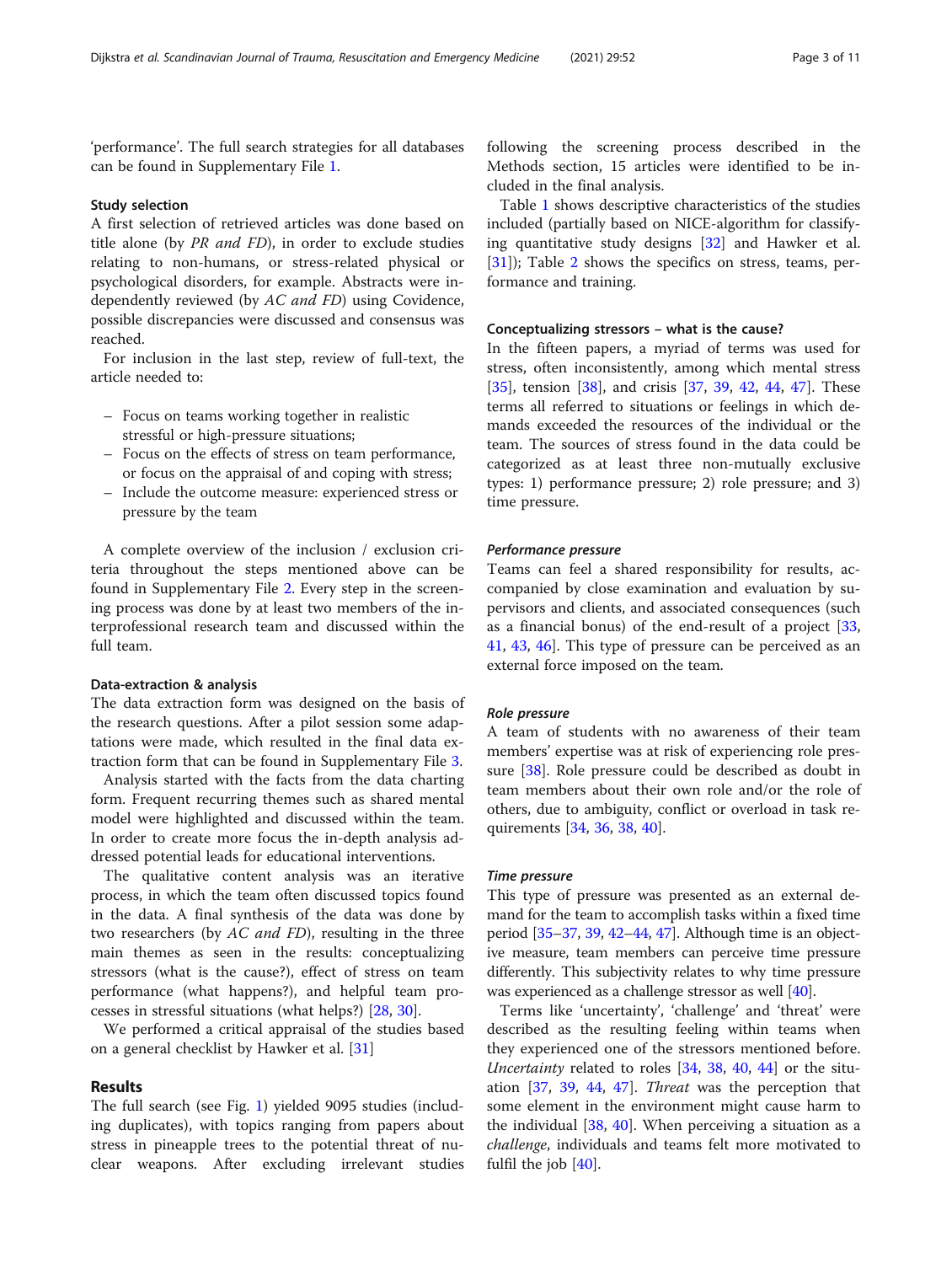<span id="page-3-0"></span>

## Effect of stress on team performance – what happens?

Teams experiencing stress reportedly felt the effects in numerous ways, with impairing effects predominating in the included studies. A narrow focus, unclear responsibilities, diminished understanding of the situation and emotional effects were considered to be the major consequences of working in a stressful environment.

## A narrow focus

Several teams exhibited a specific focus on task execution, which moved their attention away from secondary team processes like coordination, planning and team learning [\[43](#page-10-0)]. Members from nuclear power plant crews acknowledged this narrowing focus as a potential cause for coordination breakdowns as well [[47\]](#page-10-0). Especially in stressful circumstances like simultaneous technical failures during a flight, a tendency towards task execution alone resulted in more rigid behaviour of a team and a potential decline in team performance [\[37](#page-10-0)].

## Unclear responsibilities

In order to be flexible as a team, expertise of all team members should be known, acknowledged, and used at the right moment  $[33, 40]$  $[33, 40]$  $[33, 40]$  $[33, 40]$ . Due to not knowing who knows what, and who is responsible for what a decline in team performance was observed in student teams [[36](#page-9-0), [38,](#page-10-0) [46\]](#page-10-0) and navy teams [[44,](#page-10-0) [45\]](#page-10-0) and mentioned by members of nuclear engineering teams [\[47](#page-10-0)].

## Diminished understanding of the situation

Due to inaccuracies in understanding between team members, the way information was distributed within a team could change [[37](#page-10-0), [41,](#page-10-0) [42\]](#page-10-0). A decrease in situational understanding was explicitly seen in research on action teams composed of students who were not previously acquainted with each other [[38\]](#page-10-0). Without receiving necessary information for certain actions, team members were not able to anticipate what was needed in that particular situation [\[38](#page-10-0)].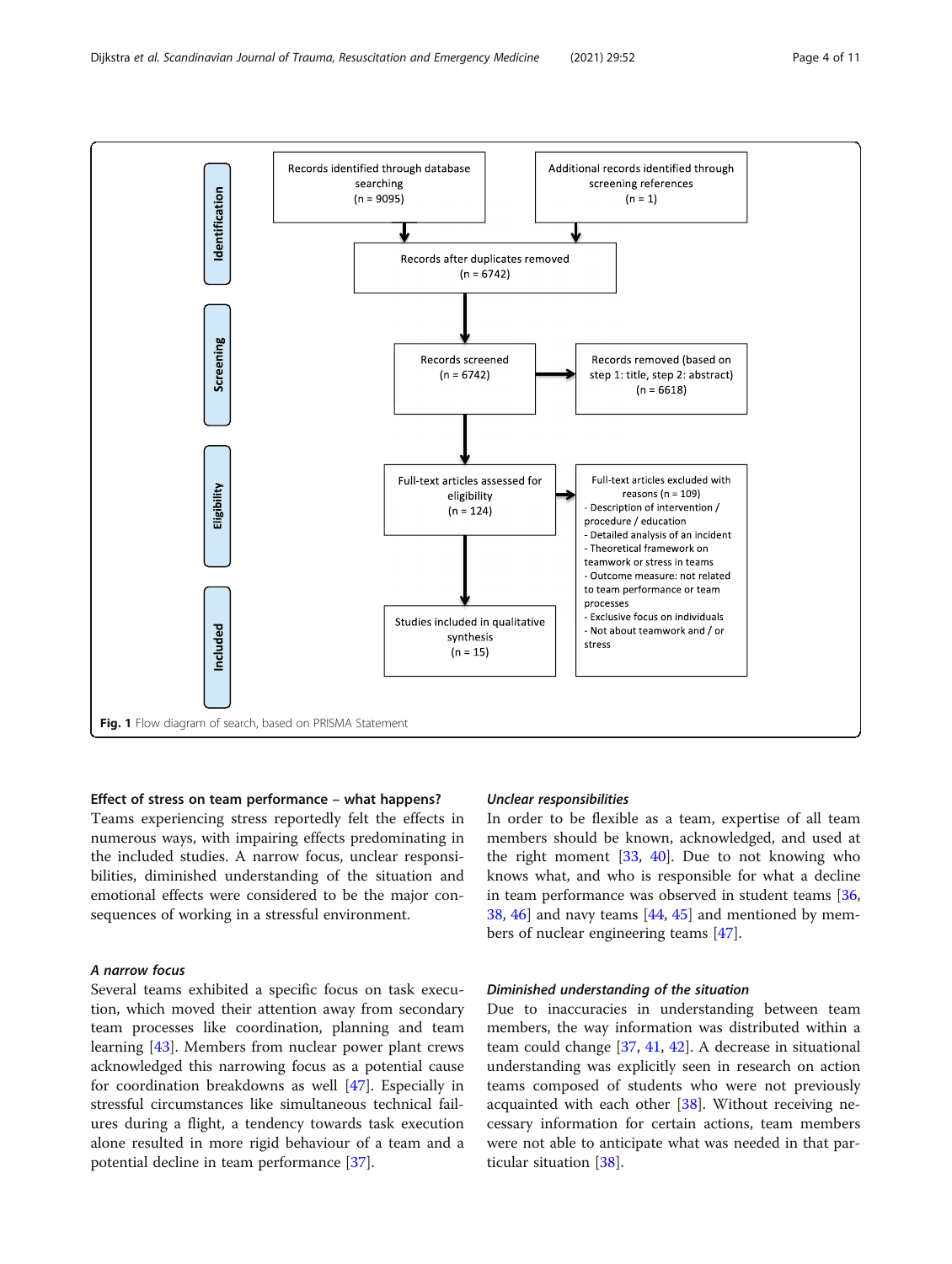<span id="page-4-0"></span>

| Table 1 Characteristics of included studies in scoping | review                                      |                                    |                                            |                                 |                          |
|--------------------------------------------------------|---------------------------------------------|------------------------------------|--------------------------------------------|---------------------------------|--------------------------|
| Study                                                  | Study design [32]                           | Discipline                         | Sample size                                | Study location                  | Quality of evidence [31] |
| Gardner, 2012 [33]                                     | Non-comparative study - multi method        | Accounting & consultancy           | Study 1: 78 teams<br>Study 2: 6 teams      | United States of America        | Ti6                      |
| Savelsbergh et al., 2012 [34]                          | Non-comparative study                       | <b>Building &amp; construction</b> | 38 teams                                   | The Netherlands                 | Good                     |
| Gervits et al., 2016 [35]                              | Non-comparative study - mixed methods       | Student teams                      | 10 teams                                   | Jnited States of America        | Fāir                     |
| Long et al., 2014 [36]                                 | Non-comparative study                       | Student teams                      | 55 teams                                   | China                           | Poor                     |
| Bourgeon et al., 2013 [37]                             | Non-comparative study - multi method        | Aviation                           | 10 teams                                   | France                          | Poor                     |
| Ellis et al., 2011 [38]                                | Cluster-RCT                                 | Student teams                      | 54 teams                                   | Jnited States of America        | Fāir                     |
| Kaplan et al., 2013 [39]                               | Non-comparative study - multi-method        | Nuclear engineering                | 21 teams                                   | Jnited States of America        | Fāir                     |
| Pearsall et al., 2009 [40]                             | Cluster-RCT                                 | Student teams                      | 83 teams                                   | <b>Jnited States of America</b> | Fair                     |
| Price et al., 2017 [41]                                | Cross-sectional study                       | Army                               | 18 teams                                   | Jnited States of America        | poor                     |
| Stachowski et al., 2009 [42]                           | Non-comparative study - multi-method        | Nuclear engineering                | 14 teams                                   | Jnited States of America        | Ti6-1                    |
| Maruping et al., 2015 [43]                             | Non-comparative study                       | Software firm                      | 111 teams                                  | Jnited States of America        | Fair                     |
| Espevik et al., 2013 [44]                              | Non-comparative study                       | Navy                               | Not applicable                             | Norway                          | Poor                     |
| Espevik et al., 2011 [45]                              | Non-RCT                                     | Navy                               | 23 teams                                   | Norway                          | Good                     |
| Xu et al., 2018 [46]                                   | Before-and-after or interrupted time series | Student teams                      | 36 teams                                   | Jnited States of America        | Good                     |
| Wang et al., 2020 [47]                                 | Non-comparative study - multi method        | Nuclear engineering                | Study 1:18 individuals<br>Study 2: 5 teams | China                           | Good                     |
|                                                        |                                             |                                    |                                            |                                 |                          |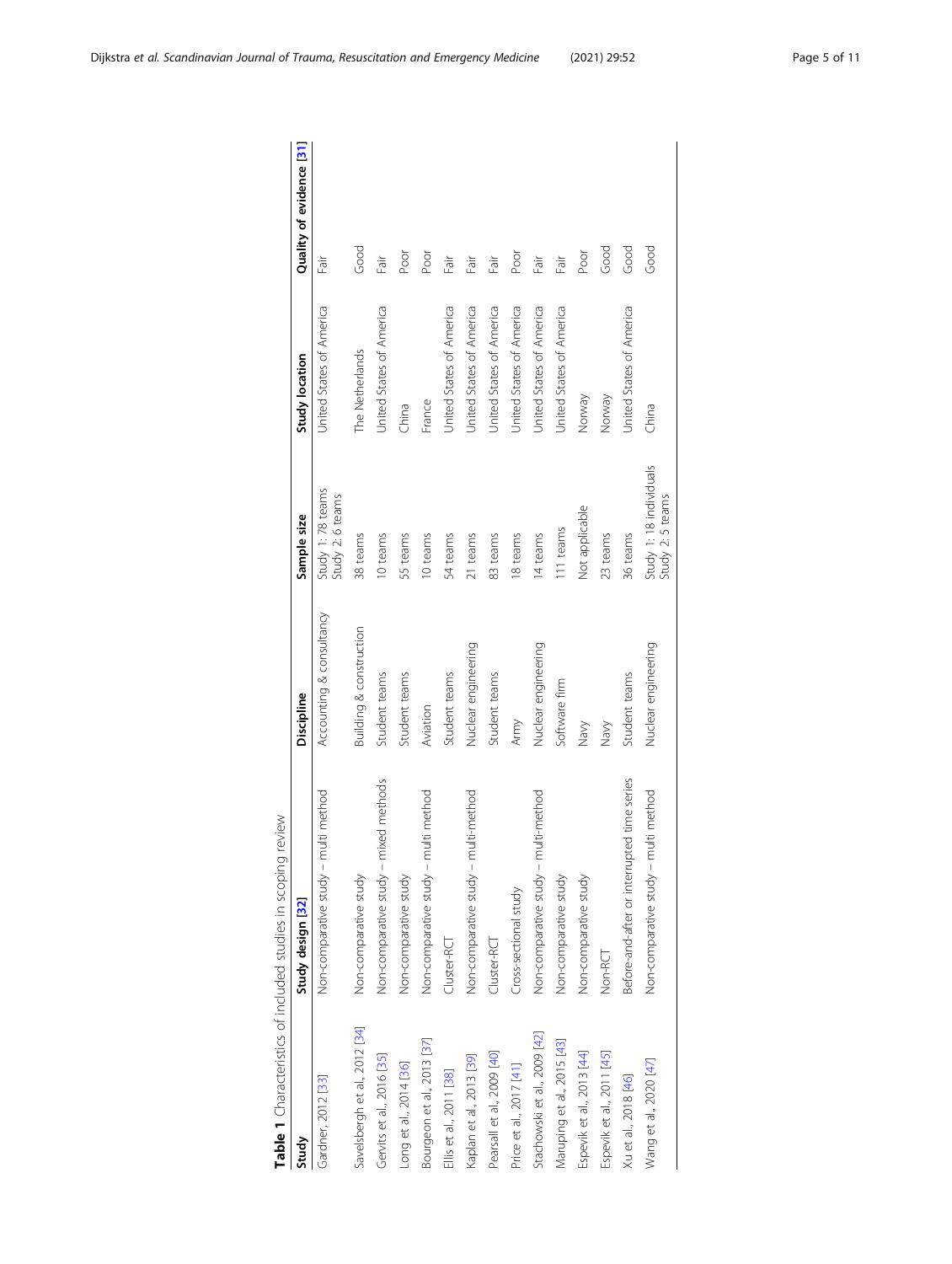<span id="page-5-0"></span>

| Table 2 Specifics on stress, teams, performance and training |                                                                        |                                                                                                                      |                                                                                                                                                        |                                                                                                                                      |
|--------------------------------------------------------------|------------------------------------------------------------------------|----------------------------------------------------------------------------------------------------------------------|--------------------------------------------------------------------------------------------------------------------------------------------------------|--------------------------------------------------------------------------------------------------------------------------------------|
| Study                                                        | Conceptualizing stress                                                 | Effect of stress in teams                                                                                            | Strategies to deal with stress                                                                                                                         | Training possibilities                                                                                                               |
| Gardner, 2012 [33]                                           | Performance pressure                                                   | Focus on general expertise.                                                                                          | ence, recognition and acknowledgement<br>Planning, knowledge coordination and<br>morale-building communication. Pres-<br>of domain-specific expertise. | Learn to recognize specific knowledge.                                                                                               |
| Savelsbergh et al., 2012 [34]                                | Role pressure                                                          | Inhibition of team learning behaviours.<br>Focus on primary task processes.                                          | Sharing experiences, collective reflection<br>and feedback.                                                                                            | Time for team learning: collective sense<br>making of problems.                                                                      |
| Gervits et al., 2016 [35]                                    | Time pressure                                                          | Increase of disfluency rate and speech<br>rate. Fewer self-repairs.                                                  | Grounding within the team (seeking<br>information, engaging, monitoring)                                                                               | No specific training strategies mentioned<br>in study.                                                                               |
| Long et al., 2014 [36]                                       | Time pressure                                                          | Increase of task conflicts due to divergent<br>views.                                                                | (prevention of conflict and divergent<br>Formation of team mental model<br>views)                                                                      | No specific training strategies mentioned<br>in study.                                                                               |
| Bourgeon et al., 2013 [37]                                   | Crisis: unexpected and<br>ambiguous situation                          | Rigid behaviour, due to lack of cognitive<br>flexibility.                                                            | Achievement of shared representation of<br>the situation.                                                                                              | focused on cognitive flexibility through<br>Development of training specifically<br>communication.                                   |
| Ellis et al., 2011 [38]                                      | Time pressure                                                          | models and less information allocation.<br>Lower levels of accuracy of mental                                        | Increase in accuracy of mental model and<br>decrease in tension after cross training.                                                                  | oles and responsibilities of teammates.<br>Cross training in order to learn about                                                    |
| Kaplan et al., 2013 [39]                                     | Time pressure                                                          | Development of negative emotions.                                                                                    | certain base level of positive affect within<br>Reduction negative emotions through a<br>the team.                                                     | Considerations about team composition<br>based on the affective dispositions of<br>team members. Training not possible.              |
| Pearsall et al., 2009 [40]                                   | Time pressure and role<br>pressure                                     | In presence of avoidant coping strategy:<br>lower levels of transactive memory and<br>more psychological withdrawal. | Use of problem solving coping strategy to<br>improve team performance and reach<br>higher levels of transactive memory.                                | Learning to adopt problem solving<br>coping strategy.                                                                                |
| Price et al., 2017 [41]                                      | through affective stressors<br>Performance pressure,                   | awareness (SA). Possible overconfidence<br>Reduction of objective situational<br>in SA.                              | Experience of team engagement results in<br>less overconfidence in SA and less risk-<br>taking.                                                        | Foster perception of team engagement.                                                                                                |
| Stachowski et al., 2009 [42]                                 | Time pressure and crisis                                               | More information requests within team,<br>and less information transfers.                                            | Best performance in stress by teams with<br>fewer, shorter, less complex and more<br>flexible interaction patterns.                                    | patterns, without sacrificing shared team<br>Training to foster brief team interaction<br>knowledge.                                 |
| Maruping et al., 2015 [43]                                   | performance pressure<br>Time pressure and                              | Narrow focus on task execution and<br>withdrawal from task management.                                               | Improvement of processes like planning,<br>presence of strong team leadership.<br>evaluation and monitoring in the                                     | evaluation and monitoring progress.<br>Training of processes like planning,                                                          |
| Espevik et al., 2013 [44]                                    | Time pressure                                                          | Influences coordination and cooperation<br>in teams in absence of team familiarity                                   | Knowledge about team members.                                                                                                                          | Potential effects of cross training are<br>discussed.                                                                                |
| Espevik et al., 2011 [45]                                    | Crisis                                                                 | adaptive behaviour and less closed-loop<br>In absence of team familiarity less<br>communication.                     | Familiarity between team members.                                                                                                                      | Training with unfamiliar team members<br>(cross training)                                                                            |
| Xu et al., 2018 [46]                                         | Task stress (i.e. performance<br>pressure) and technological<br>stress | Lower levels of positive affect (PA) and<br>increase in reaction time.                                               | Higher mean levels of PA due to<br>positional rotation training.                                                                                       | cross training) to enhance shared mental<br>Positional rotation training (variant of<br>model.                                       |
| Wang et al., 2020 [47]                                       | Time pressure and crisis                                               | understanding of others' operational<br>Narrowing of scope and less<br>status                                        | showing adaptive workload management,<br>and proactive performance monitoring.<br>Best performance in stress by teams                                  | strengthen coordination and adaptation.<br>Recognition of behaviour patterns of<br>Teamwork training to develop and<br>team members. |

- È ''∈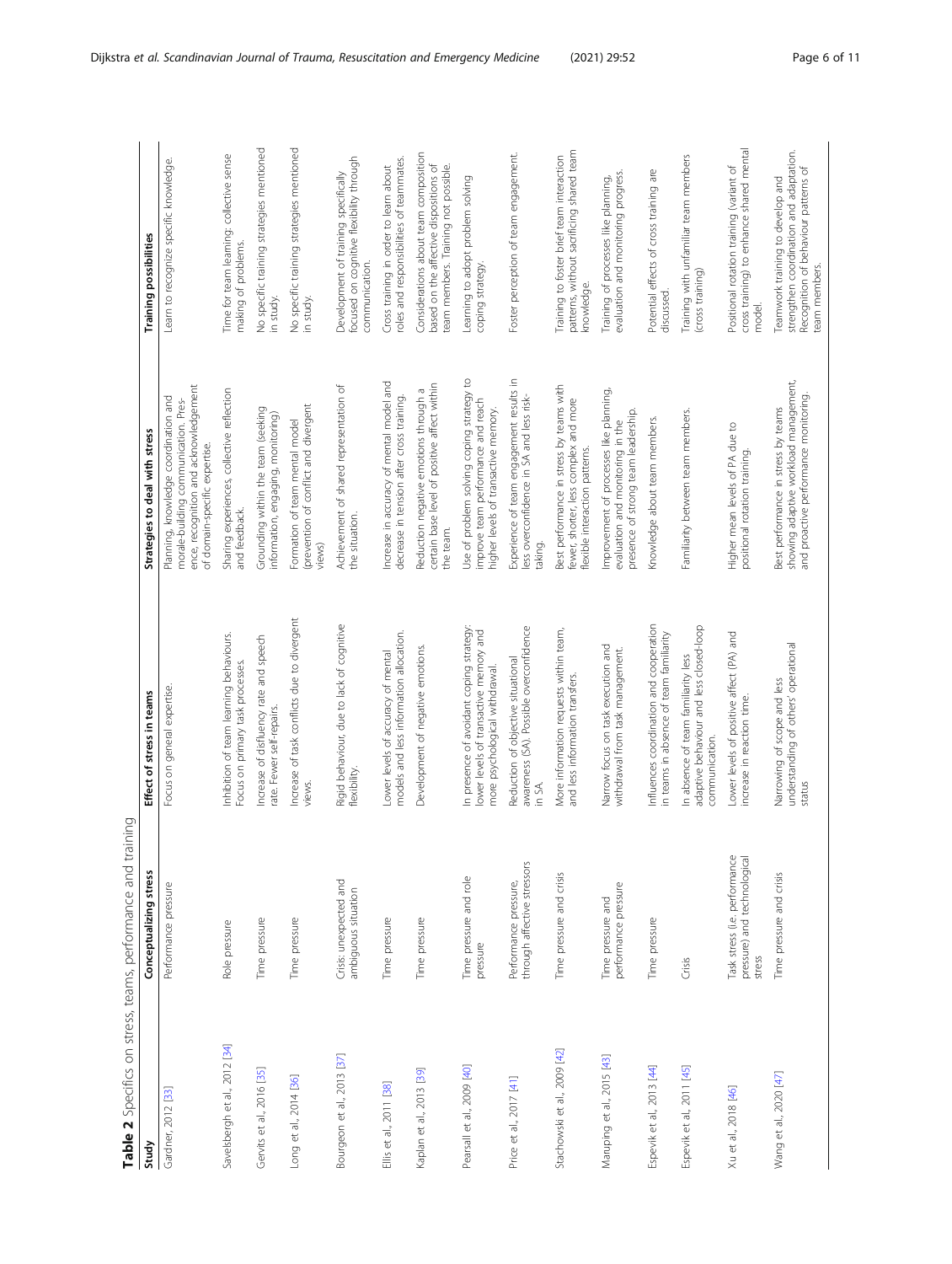## Emotional effects

The average level of emotions in nuclear power plant teams appeared to impact the performance of a team in a stressful setting [[39](#page-10-0), [46\]](#page-10-0). Presence of a wide array of emotions was negatively related to the awareness of what was happening around the teams, the management of their cognitive resources, the exchange of information and their collaboration [\[39](#page-10-0)].

## Helpful team processes in stressful situations - what helps?

Helpful team processes were observed to maintain or even improve team performance in stressful situations. Three main topics retrieved from the included articles are communication, shared understanding and knowledge, and situational awareness.

## Communication

In terms of building morale [[33\]](#page-9-0), familiarizing with the team [[35\]](#page-9-0), preventing conflicts [[36\]](#page-9-0) and regulating the content of information [\[37](#page-10-0)], communication is essential.

In nuclear power plants, with crews responding to a simulated crisis event, the best performing teams showed specific communicative characteristics: interaction patterns involving fewer team members, and using short phrases instead of complex interactions [\[42](#page-10-0)]. Moreover, in a study of teams working on a collaborative task in a time pressure situation, corrections in speech and closed loop communication increased their shared understanding and knowledge [[35\]](#page-9-0).

## Shared understanding and knowledge

Teams with the opportunity to get acquainted with each other in preceding trainings, showed better performance, more efficiency and more resilience in a stressful simulated training [[45\]](#page-10-0). Particular knowledge about team members, concerning their expertise, skills, abilities and preferences seemed useful. This is captured in the term shared mental model (SMM) defined as 'a shared organized understanding and mental representation of key elements of the teams' relevant environment' [\[44](#page-10-0)]. This understanding could be optimized by investing time in exploring possibilities to reflect on the division of roles [[34\]](#page-9-0). Additionally, by sharing experiences teams may be equipped with the flexibility to adapt to a changing and unpredictable environment  $[34]$ . This need for adaptive behaviour was exhibited by leaders of nuclear power plant crews as well: their teams showed better performances in simulated training sessions than the teams with less flexible and adaptive behaviour [\[47](#page-10-0)].

Closely related to shared mental model is knowing what others in the team know, for which the term 'transactive memory' is used, defined by Austin  $[48]$  $[48]$ , as cited in Pearsall et al. [[40\]](#page-10-0): 'a combination of knowledge possessed by each individual, and a collective awareness of where knowledge resides within the team'. Improvements in transactive memory were seen when teams dealt with challenge stressors with a problem solving coping strategy [\[40](#page-10-0)]. The appraisal of challenge stressors was an opportunity for growth as a team, through which team members were informed of and learned from each other's knowledge [[40\]](#page-10-0).

## Situational awareness

Working successfully in a certain environment means accurately perceiving and understanding this environment. This perception and understanding is defined as situational awareness [[41\]](#page-10-0). A measure of situational awareness was whether or not team members recognized a need for information with their colleagues [[38\]](#page-10-0). Teams who anticipated better on this information need performed in a more efficient way than teams with lower levels of anticipation [\[38](#page-10-0), [47\]](#page-10-0).

In contrast with an adequate understanding of a situation, overconfidence in situational awareness has also been described [\[41](#page-10-0)]. Team members could feel they are in command of a situation (subjective SA), but in fact they are not (objective SA): overconfidence in situational awareness is present. In a team of soldiers, team members with a high level of subjective SA, but low levels of objective SA could feel overconfident, resulting in an increase in risk-taking and a possible decline in team performance [[41\]](#page-10-0). A feeling of team engagement within the team prevented team members from feeling overconfident, resulting in less risk-taking in a stressful simulated scenario [\[41](#page-10-0)]. Thus, team engagement may help in reaching adequate situational awareness.

## Training possibilities for teams

The possibility of training teams for stressful situations was discussed explicitly in three studies that focused on cross training [[38,](#page-10-0) [45](#page-10-0), [46\]](#page-10-0). Cross training is a practice where teams can experience the different roles and tasks of each member through hands-on training [\[46\]](#page-10-0). Two studies reported positive effects of cross training, ranging from an overall more positive affective experience on the team level in comparison to another training methodology [[46\]](#page-10-0), and an increase in the accuracy of shared mental models [\[38](#page-10-0)]. The third study, with teams of naval cadets, focused mainly on the phenomenon of team familiarity: comprehensive knowledge on individual differences in competencies, skills, and abilities within the team [\[45](#page-10-0)]. Both teams with and without team familiarity were trained through cross training, and it seemed that teams with team familiarity were better at identifying changes in the team and their teammates [\[45\]](#page-10-0).

More general comments on training were made in the remaining articles, ranging from the importance of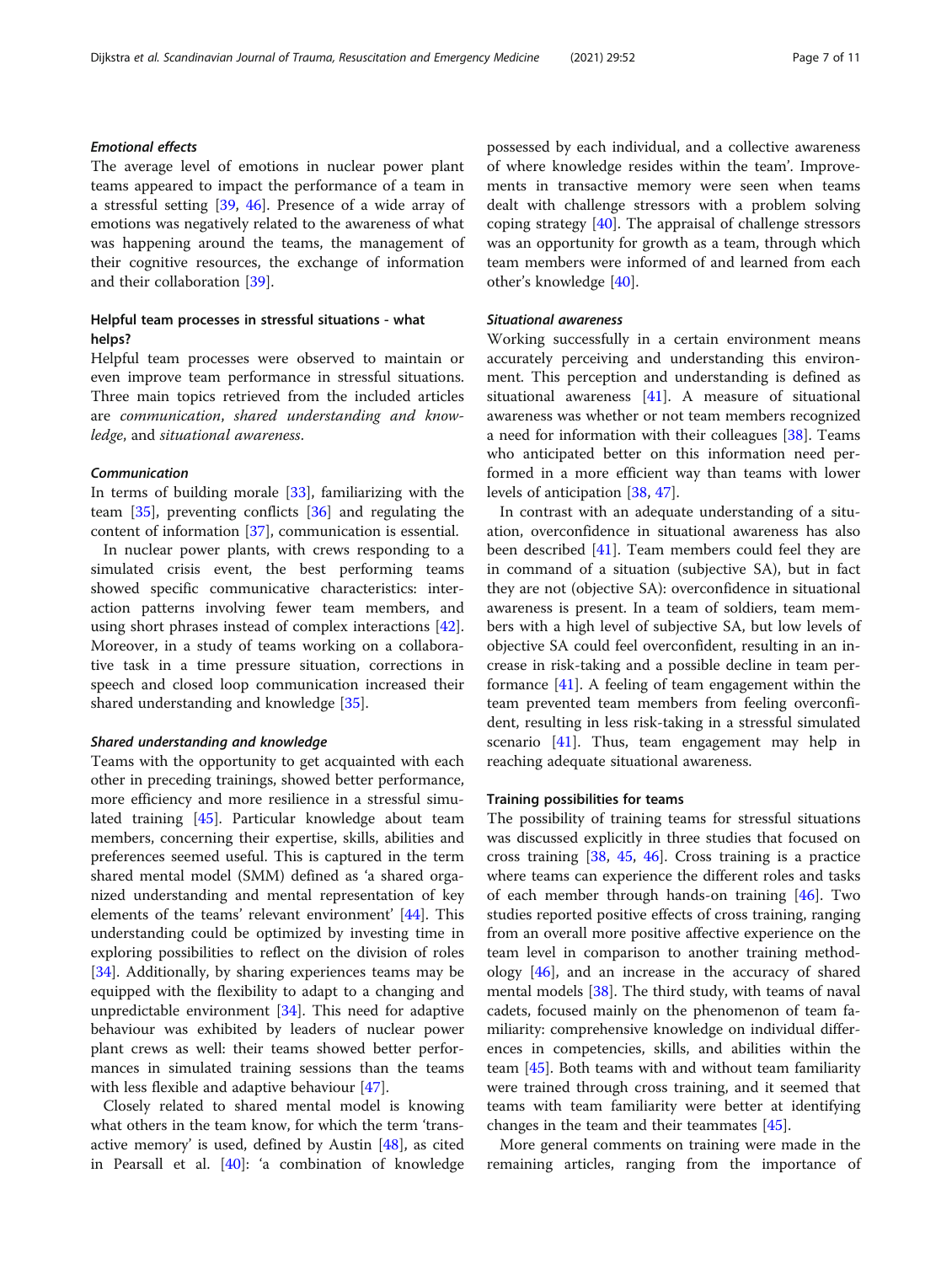fostering the perception of team engagement [[41](#page-10-0)] to training in order to promote brief team interaction patterns [\[42](#page-10-0)].

## **Discussion**

## Main findings

Through this scoping review we have learned valuable lessons on team performance in stressful situations from disciplines outside the field of healthcare. Our main goal was to deepen our understanding of the concept of stress and its effects on team performance, and strategies and potential interventions to deal with stress. Because the psychological effects of stress are generic, and scientific insights and innovative strategies are sometimes more advanced in fields outside of medicine, we feel that it is important to learn from these fields.

We found a myriad of study designs in the included articles, and many studies were multi- or mixed methods, signifying the complexity of the topic. Sources of stress found in the data could be categorized as performance pressure, role pressure and time pressure. The main effects of these stressors on teams were at a cognitive level: a narrowing of focus, diminished understanding of the situation and uncertainty in roles and responsibilities. To support or improve team performance in stressful situations, situational awareness, transactive memory and a shared mental model were considered important. Investing time in proficient communication during team performance under pressure might result in improvement of these cognitive outcomes. This is backed up by previous research about rudeness and incivility and their adverse consequences on team performance [[49,](#page-10-0) [50\]](#page-10-0). An intervention investigated in several included studies is cross training. Cross training was found to increase knowledge about team members, and might lead to an improved shared mental model.

## The 'team brain'

Three of the themes we found showed overlap, namely: situational awareness, transactive memory and shared mental model. A key resemblance is that these three revolve around the development of a common view of the situation, for which communication is important. We would like to introduce the term 'team brain' as an umbrella term under which these themes come together.

In previous medical research, authors have talked about team cognition as an important asset for teamwork [\[51](#page-10-0)–[53\]](#page-10-0). Team mental models and transactive memory support a team in the adaptation to sudden changes in the condition of a patient [\[52\]](#page-10-0). For example, surgery residents exhibited SMM-development with other team members after participating in a stressful simulation scenario (e.g. fire in the operating room during a laparoscopic task) [[54](#page-10-0)]. Simulation training might have the potential to develop these cognitive structures [[54\]](#page-10-0). After being involved in a trauma simulation, professionals in the emergency department showed an increase in transactive memory, which was associated with improved team performance as well [\[55](#page-10-0)]. An integration of the three cognitive themes and team performance in stressful situations has not yet been specified.

Three of the included studies [\[38](#page-10-0), [45,](#page-10-0) [46\]](#page-10-0) investigated cross training as a useful intervention for teams to improve their teamwork in stressful situations. We are aware of only a few studies within the medical field mentioning cross training as a useful intervention [[56](#page-10-0)– [60\]](#page-10-0). However, the results from our included studies suggest the effectiveness of this type of training, specifically the positional rotation variant where team members act in the role of their colleagues for a short time [[38](#page-10-0), [46](#page-10-0)]. Knowledge about the roles of your team members could add to the development of a 'team brain'.

## Leads for training and further research

Interprofessional training of ad hoc teams in healthcare has gained a lot of interest and progression over the past few years [[19](#page-9-0), [61](#page-10-0)–[63](#page-10-0)]. These trainings often focus on behaviour, aiming to follow a certain algorithm for a specific clinical scenario like CPR. Our review suggests that for an affective process like stress, shared cognition of a team could also be a valuable focus of training. Development of a team brain, consisting of a shared mental model, situational awareness and transactive memory, could lead to an increase in team performance in stressful situations and subsequently improve patient outcomes [[64,](#page-10-0) [65](#page-10-0)].

The diverse use of concepts like shared mental model, situational awareness and transactive memory calls for a clear definition that can be used to implement them in training methodologies. A recent review on shared mental models [\[59](#page-10-0)] confirms that a clear definition of this important cognitive outcome is still lacking. Floren et al. argued that consistent use of a definition is necessary to design and evaluate interventions that can improve collaboration of healthcare professionals [[59\]](#page-10-0). Our research does not specifically address this point, but does emphasize the importance of a team brain when working under stressful circumstances. Future studies could focus on further clarification of this concept and how it can positively affect team performance of medical teams. Interventions that might contribute to the development of a team brain in an ad hoc team are possible further areas for future research. Reid et al. proposed a "Zero Point Survey" to further improve safety and performance during resuscitation [[66\]](#page-10-0). They showed that an extra readiness check of self, team and environment, right before the primary survey of the patient, followed by an update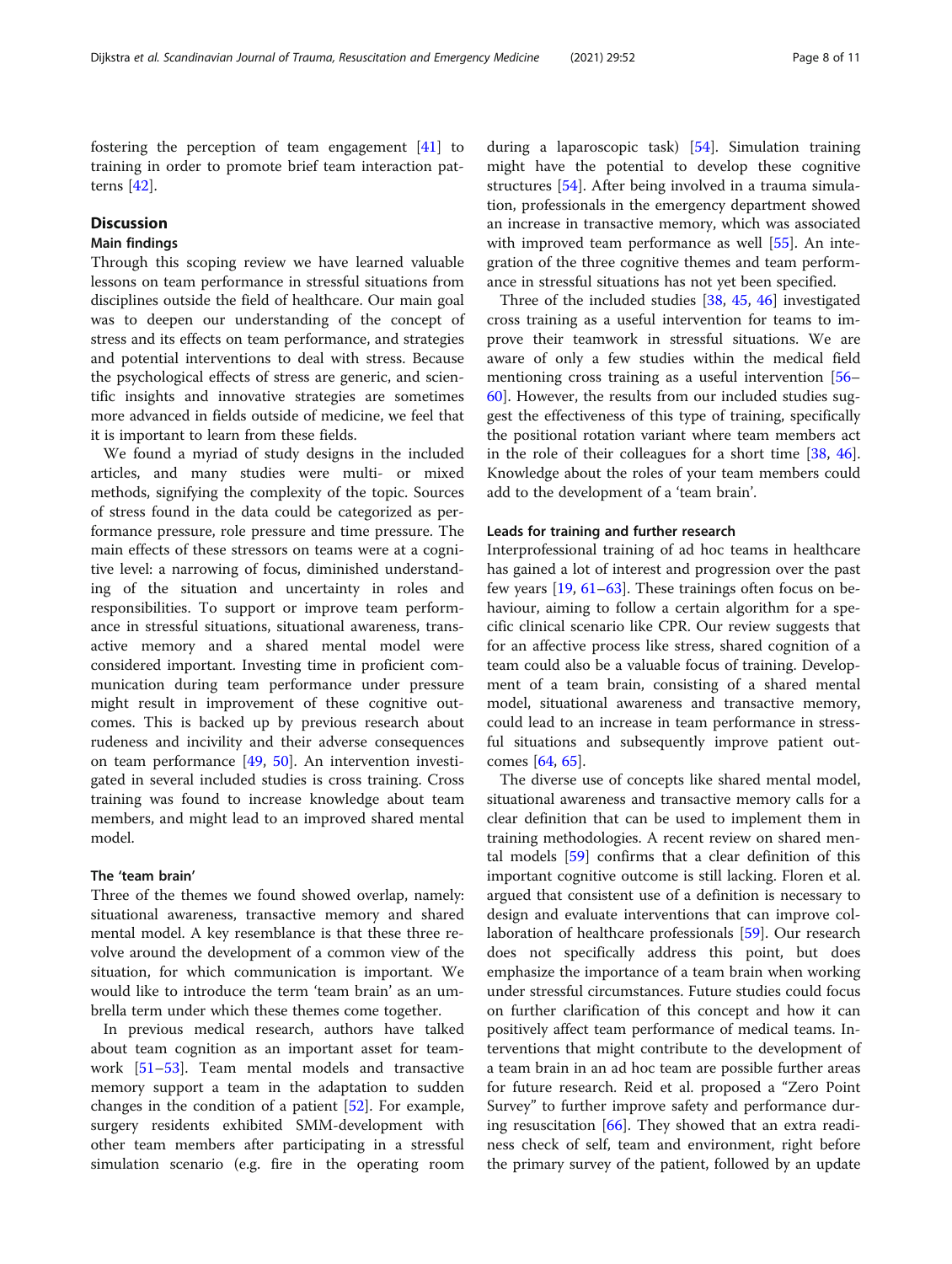<span id="page-8-0"></span>and priorities, could help in developing a shared mental model. Interesting interventions like these warrant further research.

The different studies on cross training included in this review have shown the potential positive effect of this training methodology. However, by quickly scanning the literature on healthcare teams and cross training, we found a lack of studies specifically focusing on the effect of cross training in ad hoc teams working in stressful conditions. This might be an interesting topic for future research, specifically the role of cross training in the development of a 'team brain'.

## Limitations

We found a small number of articles eligible for our review. Our initial search yielded many studies examining teamwork, but study outcomes often were described at an individual rather than team level or did not consider the effects of stress. Therefore, our strict eligibility criteria may have resulted in a restricted number of included studies on the concepts of stress and team performance. However, it does provide us with the insight that this topic requires more thorough research, which is in line with Groombridge et al. who studied decision-making during a potential stressful situation like CPR [\[67](#page-10-0)].

Although a thorough search was conducted, there is a possibility we missed articles on the topic. Our search was restricted to three databases (PsycINFO, Web of Science and Scopus), and to English articles only. Nonetheless, we believe the studies included in our review shed a different light on the topic, especially since our search has come up with "out of the box" journals.

We did not include studies from medical professions, and there was a lot of diversity in quality and design of the included studies. This could be interpreted as a lack of rigour. However, our novel way of looking at team performance under stress aimed to unlock potential new insights, and to learn from other disciplines. We believe our results achieved to do so. Moreover, we think the diversity of study designs implies that the study of stress and team performance is complex, multi-faceted, and warrants further research. Finally, the diversity of backgrounds within the interprofessional research team could be worthwhile and provide the reader with a different view.

## Conclusion

Critical patients demand the highest level of care by emergency teams. At the same time, stress can decrease team performance dramatically. By looking beyond the discipline of healthcare, we gain valuable insights in the effect of stress on team performance. Stress can be caused by performance pressure, role pressure and time

pressure and has negative effects on focus, clear vision of responsibilities and an understanding of the situation. We have shown that detrimental effects of stress on team performance may be mitigated through development of a 'team brain'. Such a 'team brain' could encompass situational awareness, transactive memory and shared mental model, which are necessary for excellent team performance in stressful situations. Communication connects these themes within the team. Further research into the development and use of this 'team brain' in stressful situations is needed to be able to integrate the concept in training and education, to create the high-performance team our patients need.

#### Abbreviations

CPR: Cardiopulmonary resuscitation; CRM: Crew resource management; PRIS MA: Preferred reporting items for systematic reviews and meta-analyses; SA: Situational awareness; PA: Positive affect; SMM: Shared mental model

#### Supplementary Information

The online version contains supplementary material available at [https://doi.](https://doi.org/10.1186/s13049-021-00865-7) [org/10.1186/s13049-021-00865-7.](https://doi.org/10.1186/s13049-021-00865-7)

| <b>Additional file 1.</b> |
|---------------------------|
| <b>Additional file 2.</b> |
| <b>Additional file 3.</b> |

### Acknowledgements

Not applicable.

## Authors' contributions

FD was responsible for the study design, literature search, data extraction, study quality assessment and manuscript preparation. AC contributed to the study design, data extraction, study quality assessment and manuscript preparation. PR and MM contributed to the study design, data extraction and manuscript preparation. LS contributed to the literature search and manuscript preparation. RK and HS contributed to manuscript preparation. FD takes responsibility for the paper as a whole. The author(s) read and approved the final manuscript.

#### Funding

This research is funded by the Dutch Research Council (NWO), grant number 023.009.064.

#### Availability of data and materials

All data generated or analysed during this study are included in this published article (and its supplementary information files).

#### Declarations

#### Ethics approval and consent to participate

Not applicable.

## Consent for publication

Not applicable.

#### Competing interests

The authors declare that they have no competing interests.

#### Author details

<sup>1</sup>Department of Educational Sciences, Vrije Universiteit Amsterdam, Van der Boechorststraat 7, Amsterdam, the Netherlands. <sup>2</sup>Academy of Health Sciences, Saxion University of Applied Sciences, Handelskade 75, Deventer, the Netherlands. <sup>3</sup> Faculty of Health, Nutritrion and Sport, The Hague University of Applied Sciences, Johanna Westerdijkplein 75, The Hague, the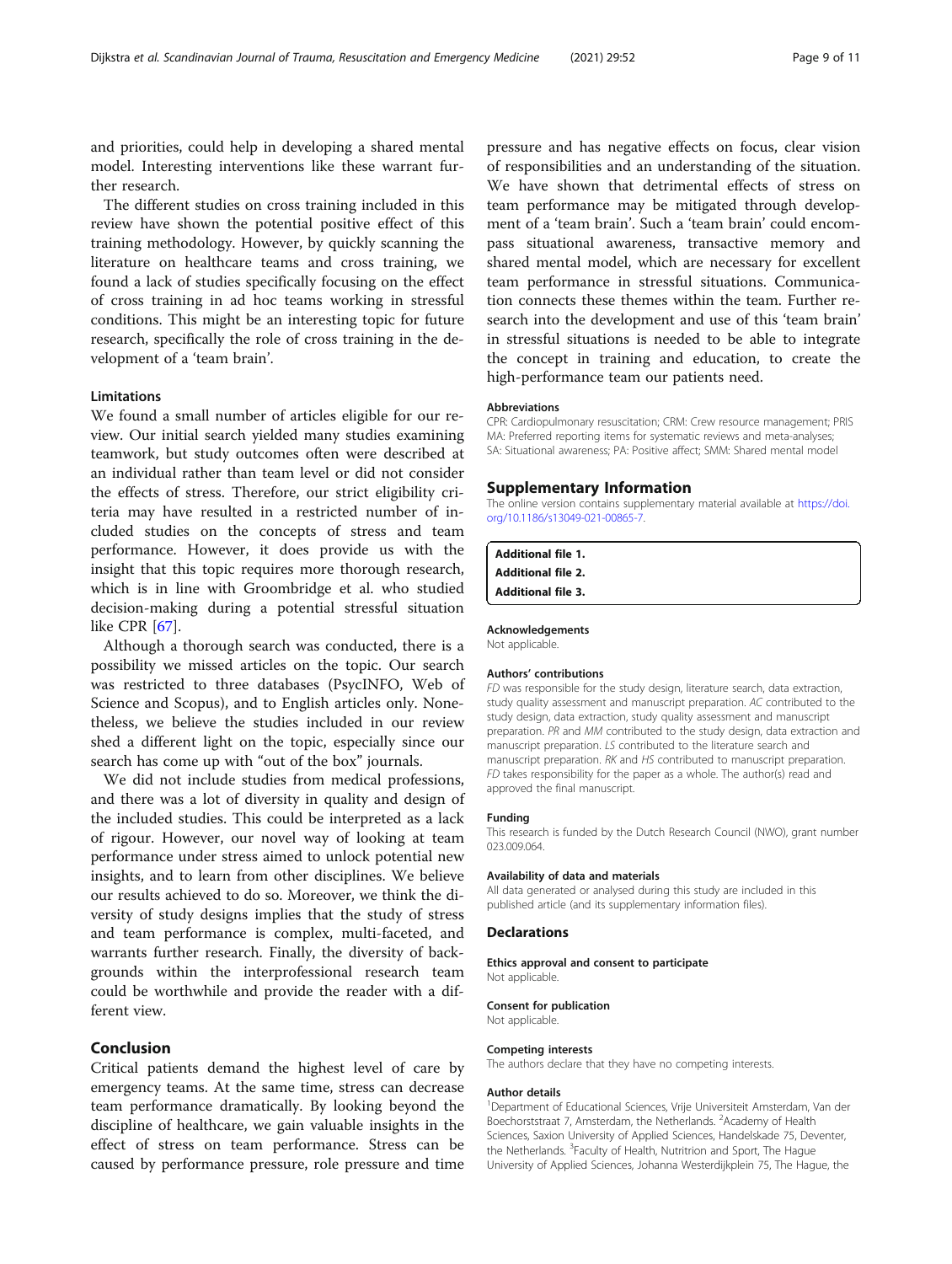<span id="page-9-0"></span>Netherlands. <sup>4</sup>Department of Human Movement Sciences, Vrije Universiteit Amsterdam, Van der Boechorststraat 7, Amsterdam, the Netherlands. 5 Medical library, Vrije Universiteit Amsterdam, De Boelelaan 1117, Amsterdam, the Netherlands. <sup>6</sup>Department of Anesthesiology, KJF Klinik St. Elisabeth, Müller-Gnadenegg-Weg 4, Neuburg an der Donau, Germany. <sup>7</sup>Department of Anesthesiology, Amsterdam UMC, University of Amsterdam, Meibergdreef 9, Amsterdam, the Netherlands. <sup>8</sup>Research in Education, Amsterdam UMC, Vrije Universiteit Amsterdam, De Boelelaan 1117, Amsterdam, the Netherlands.

## Received: 18 July 2020 Accepted: 9 March 2021 Published online: 25 March 2021

#### References

- 1. Fernandez R, Kozlowski SW, Shapiro MJ, Salas E. Toward a definition of teamwork in emergency medicine. Acad Emerg Med. 2008;15(11):1104–12. <https://doi.org/10.1111/j.1553-2712.2008.00250.x>.
- 2. Link Mark S, Berkow Lauren C, Kudenchuk Peter J, Halperin Henry R, Hess Erik P, Moitra Vivek K, et al. Part 7: Adult Advanced Cardiovascular Life Support. Circulation. 2015;132(18\_suppl\_2):S444–S64. [https://doi.org/10.11](https://doi.org/10.1161/CIR.0000000000000261) [61/CIR.0000000000000261.](https://doi.org/10.1161/CIR.0000000000000261)
- 3. Hunziker S, Johansson AC, Tschan F, Semmer NK, Rock L, Howell MD, Marsch S. Teamwork and leadership in cardiopulmonary resuscitation. J Am Coll Cardiol. 2011;57(24):2381–8. <https://doi.org/10.1016/j.jacc.2011.03.017>.
- 4. Krage R, Zwaan L, Len LTS, Kolenbrander MW, van Groeningen D, Loer SA, et al. Relationship between non-technical skills and technical performance during cardiopulmonary resuscitation: does stress have an influence? Emerg Med J. 2017;34(11):728–33. [https://doi.org/10.1136/emermed-2016-205754.](https://doi.org/10.1136/emermed-2016-205754)
- 5. Blascovich J. Challenge and threat. Handbook of approach and avoidance motivation. New York: Psychology Press; 2008. p. 431–45.
- 6. Vine SJ, Moore LJ, Wilson MR. An Integrative Framework of Stress, Attention, and Visuomotor Performance. Front Psychol. 2016;7:1671. [https://doi.org/1](https://doi.org/10.3389/fpsyg.2016.01671) [0.3389/fpsyg.2016.01671.](https://doi.org/10.3389/fpsyg.2016.01671)
- 7. Leblanc VR. The effects of acute stress on performance: implications for health professions education. Acad Med. 2009;84(SUPPL. 10):S25–33. [https://](https://doi.org/10.1097/ACM.0b013e3181b37b8f) [doi.org/10.1097/ACM.0b013e3181b37b8f](https://doi.org/10.1097/ACM.0b013e3181b37b8f).
- 8. Arora S, Sevdalis N, Nestel D, Woloshynowych M, Darzi A, Kneebone R. The impact of stress on surgical performance: a systematic review of the literature. Surgery. 2010;147(3):318–30, 30.e1–6. [https://doi.org/10.1016/j.](https://doi.org/10.1016/j.surg.2009.10.007) [surg.2009.10.007](https://doi.org/10.1016/j.surg.2009.10.007).
- Hunziker S, Laschinger L, Portmann-Schwarz S, Semmer NK, Tschan F, Marsch S. Perceived stress and team performance during a simulated resuscitation. Intensive Care Med. 2011;37(9):1473–9. [https://doi.org/10.1007/](https://doi.org/10.1007/s00134-011-2277-2) [s00134-011-2277-2.](https://doi.org/10.1007/s00134-011-2277-2)
- 10. Piquette D, Tarshis J, Sinuff T, Fowler RA, Pinto R, Leblanc VR. Impact of acute stress on resident performance during simulated resuscitation episodes: a prospective randomized cross-over study. Teach Learn Med. 2014;26(1):9–16. [https://doi.org/10.1080/10401334.2014.859932.](https://doi.org/10.1080/10401334.2014.859932)
- 11. Rosen MA, DiazGranados D, Dietz AS, Benishek LE, Thompson D, Pronovost PJ, Weaver SJ. Teamwork in healthcare: key discoveries enabling safer, highquality care. Am Psychologist. 2018;73(4):433–50. [https://doi.org/10.1037/a](https://doi.org/10.1037/amp0000298) [mp0000298](https://doi.org/10.1037/amp0000298).
- 12. King HB, Battles J, Baker DP, Alonso A, Salas E, Webster J, et al. TeamSTEPPS™: Team Strategies and Tools to Enhance Performance and Patient Safety. In: Henriksen K, Battles JB, Keyes MA, Grady ML, editors. Advances in Patient Safety: New Directions and Alternative Approaches (Vol 3: Performance and Tools). Rockville: Advances in Patient Safety; 2008.
- 13. Müller MP, Hänsel M, Fichtner A, Hardt F, Weber S, Kirschbaum C, Rüder S, Walcher F, Koch T, Eich C. Excellence in performance and stress reduction during two different full scale simulator training courses: a pilot study. Resuscitation. 2009;80(8):919–24. [https://doi.org/10.1016/j.resuscitation.2009.](https://doi.org/10.1016/j.resuscitation.2009.04.027) [04.027.](https://doi.org/10.1016/j.resuscitation.2009.04.027)
- 14. Ignacio J, Scherpbier A, Dolmans D, Rethans J-J, Liaw SY. Mental rehearsal strategy for stress management and performance in simulations. Clin Simul Nursing. 2017;13(7):295–302. <https://doi.org/10.1016/j.ecns.2017.04.005>.
- 15. Lauria MJ, Gallo IA, Rush S, Brooks J, Spiegel R, Weingart SD. Psychological skills to improve emergency care Providers' performance under stress. Ann Emerg Med. 2017;70(6):884–90. [https://doi.org/10.1016/j.annemergmed.2017.](https://doi.org/10.1016/j.annemergmed.2017.03.018) [03.018.](https://doi.org/10.1016/j.annemergmed.2017.03.018)
- 16. Ghazali DA, Ragot S, Breque C, Guechi Y, Boureau-Voultoury A, Petitpas F, et al. Randomized controlled trial of multidisciplinary team stress and

performance in immersive simulation for management of infant in shock: study protocol. Scand J Trauma Resuscitat Emerg Med. 2016;24:36. [https://](https://doi.org/10.1186/s13049-016-0229-0) [doi.org/10.1186/s13049-016-0229-0.](https://doi.org/10.1186/s13049-016-0229-0)

- 17. Buljac-Samardzic M, Doekhie KD, van Wijngaarden JDH. Interventions to improve team effectiveness within health care: a systematic review of the past decade. Hum Resour Health. 2020;18(1):2. [https://doi.org/10.1186/s12](https://doi.org/10.1186/s12960-019-0411-3) [960-019-0411-3.](https://doi.org/10.1186/s12960-019-0411-3)
- 18. Marlow SL, Hughes AM, Sonesh SC, Gregory ME, Lacerenza CN, Benishek LE, Woods AL, Hernandez C, Salas E. A systematic review of team training in health care: ten questions. Jt Comm J Qual Patient Saf. 2017;43(4):197–204. [https://doi.org/10.1016/j.jcjq.2016.12.004.](https://doi.org/10.1016/j.jcjq.2016.12.004)
- 19. Gross B, Rusin L, Kiesewetter J, Zottmann JM, Fischer MR, Prückner S, Zech A. Crew resource management training in healthcare: a systematic review of intervention design, training conditions and evaluation. BMJ Open. 2019; 9(2):e025247. <https://doi.org/10.1136/bmjopen-2018-025247>.
- 20. Carne B, Kennedy M, Gray T. Review article: crisis resource management in emergency medicine. Emerg Med Austr. 2012;24(1):7–13. [https://doi.org/1](https://doi.org/10.1111/j.1742-6723.2011.01495.x) [0.1111/j.1742-6723.2011.01495.x.](https://doi.org/10.1111/j.1742-6723.2011.01495.x)
- 21. Salas E, Rosen MA. Building high reliability teams: progress and some reflections on teamwork training. BMJ Qual Saf. 2013;22(5):369–73. [https://](https://doi.org/10.1136/bmjqs-2013-002015) [doi.org/10.1136/bmjqs-2013-002015](https://doi.org/10.1136/bmjqs-2013-002015).
- 22. Weaver SJ, Dy SM, Rosen MA. Team-training in healthcare: a narrative synthesis of the literature. BMJ Qual Saf. 2014;23(5):359–72. [https://doi.org/1](https://doi.org/10.1136/bmjqs-2013-001848) [0.1136/bmjqs-2013-001848](https://doi.org/10.1136/bmjqs-2013-001848).
- 23. Institute TJB. Joanna Briggs Institute Reviewers' Manual: 2015 edition / supplement. 2015.
- 24. Munn Z, Peters MDJ, Stern C, Tufanaru C, McArthur A, Aromataris E. Systematic review or scoping review? Guidance for authors when choosing between a systematic or scoping review approach. BMC Med Res Methodol. 2018;18(1):143. <https://doi.org/10.1186/s12874-018-0611-x>.
- 25. Arksey H, O'Malley L. Scoping studies: towards a methodological framework. Int J Soc Res Methodol. 2005;8(1):19–32. [https://doi.org/10.1080/1364557032](https://doi.org/10.1080/1364557032000119616) [000119616](https://doi.org/10.1080/1364557032000119616).
- 26. Levac D, Colquhoun H, O'Brien KK. Scoping studies: advancing the methodology. Implement Sci. 2010;5(1):69. [https://doi.org/10.1186/1748-](https://doi.org/10.1186/1748-5908-5-69) [5908-5-69.](https://doi.org/10.1186/1748-5908-5-69)
- 27. Moher D, Liberati A, Tetzlaff J, Altman DG. Preferred reporting items for systematic reviews and meta-analyses: the PRISMA statement. BMJ. 2009; 339:b2535. <https://doi.org/10.1136/bmj.b2535>.
- 28. Tricco AC, Lillie E, Zarin W, O'Brien KK, Colquhoun H, Levac D, Moher D, Peters MDJ, Horsley T, Weeks L, Hempel S, Akl EA, Chang C, McGowan J, Stewart L, Hartling L, Aldcroft A, Wilson MG, Garritty C, Lewin S, Godfrey CM, Macdonald MT, Langlois EV, Soares-Weiser K, Moriarty J, Clifford T, Tunçalp Ö, Straus SE. PRISMA extension for scoping reviews (PRISMA-ScR): checklist and explanation. Ann Intern Med. 2018;169(7):467–73. [https://doi.org/10.732](https://doi.org/10.7326/M18-0850) [6/M18-0850.](https://doi.org/10.7326/M18-0850)
- 29. Research NIfH. International prospective register of systematic reviews Available from: <https://www.crd.york.ac.uk/prospero/>.
- 30. Peters MDJ, Marnie C, Tricco AC, Pollock D, Munn Z, Alexander L, et al. Updated methodological guidance for the conduct of scoping reviews. JBI Evid Synthesis. 2020;18(10):2119–26. [https://doi.org/10.11124/JBIES-20-](https://doi.org/10.11124/JBIES-20-00167) [00167](https://doi.org/10.11124/JBIES-20-00167).
- 31. Hawker S, Payne S, Kerr C, Hardey M, Powell J. Appraising the evidence: reviewing disparate data systematically. Qual Health Res. 2002;12(9):1284–99. [https://doi.org/10.1177/1049732302238251.](https://doi.org/10.1177/1049732302238251)
- 32. National Institute for Health and Care Excellence. Methods for the development of nice public health guidance. 2012. Available from: [https://](https://www.nice.org.uk/process/pmg4/chapter/appendix-e-algorithm-for-classifying-quantitative-experimental-and-observational-study-designs) [www.nice.org.uk/process/pmg4/chapter/appendix-e-algorithm-for-cla](https://www.nice.org.uk/process/pmg4/chapter/appendix-e-algorithm-for-classifying-quantitative-experimental-and-observational-study-designs) [ssifying-quantitative-experimental-and-observational-study-designs.](https://www.nice.org.uk/process/pmg4/chapter/appendix-e-algorithm-for-classifying-quantitative-experimental-and-observational-study-designs)
- 33. Gardner HK. Performance pressure as a double-edged sword: enhancing team motivation but undermining the use of team knowledge. Adm Sci Q. 2012;57(1):1–46. [https://doi.org/10.1177/0001839212446454.](https://doi.org/10.1177/0001839212446454)
- 34. Savelsbergh C, Gevers JMP, van der Heijden B, Poell RF. Team role stress: relationships with team learning and performance in project teams. Group Org Manag. 2012;37(1):67–100. <https://doi.org/10.1177/1059601111431977>.
- 35. Gervits F, Eberhard K, Scheutz M. Team communication as a collaborative process. Front Robot AI. 2016;3. [https://doi.org/10.3389/](https://doi.org/10.3389/frobt.2016.00062) [frobt.2016.00062.](https://doi.org/10.3389/frobt.2016.00062)
- 36. Long J, Zang Z, Chen C. The Benefits Of Repeated Collaboration For Team Performance In A Chinese Context. Soc Behav Personal. 2014;42(9):1507–20. [https://doi.org/10.2224/sbp.2014.42.9.1507.](https://doi.org/10.2224/sbp.2014.42.9.1507)